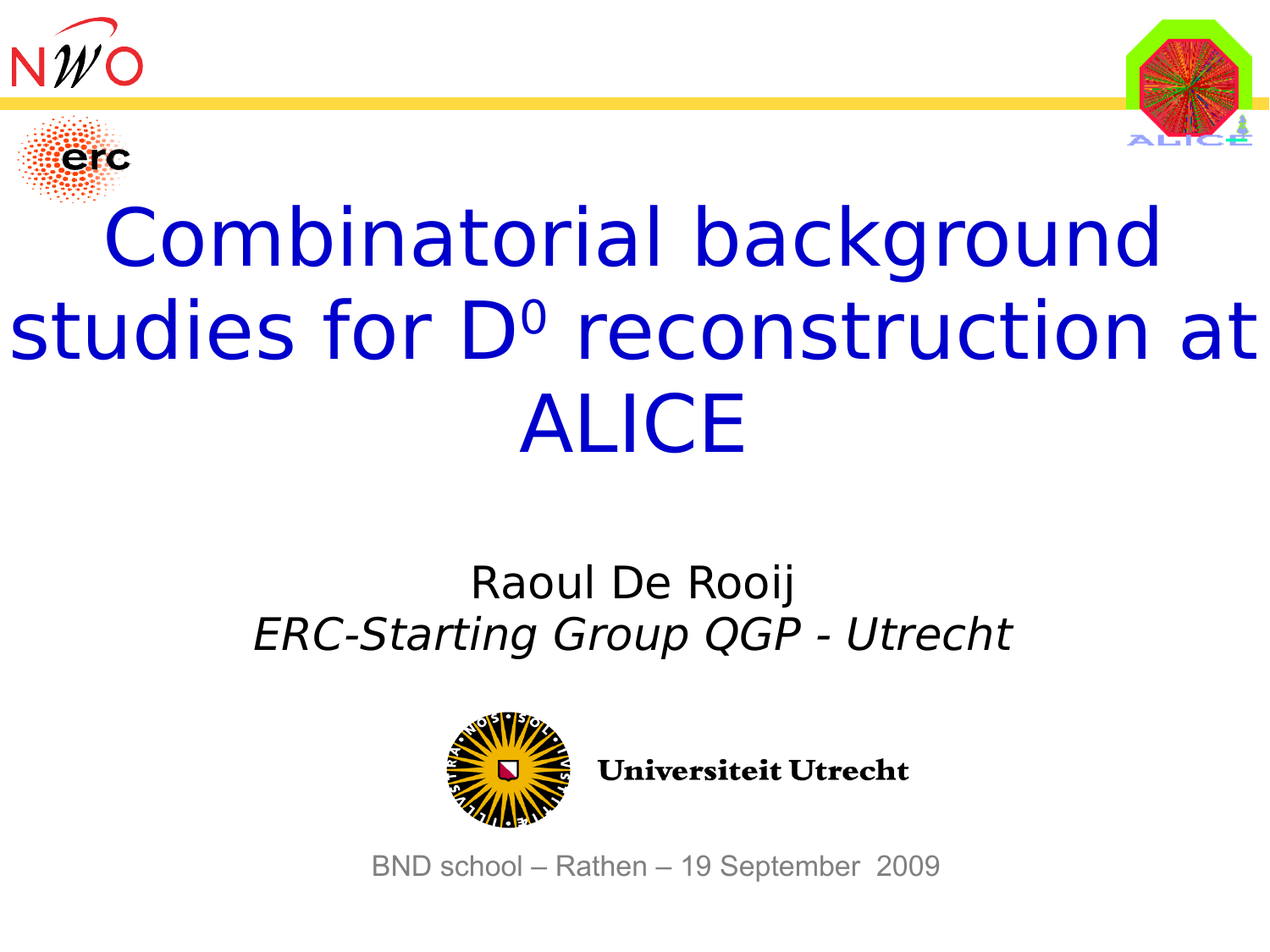## **Overview**



- Quark-Gluon Plasma and open charm production
- $\cdot$  D $^{\rm o}$  measurements at ALICE
- Combinatorial background reconstruction methods Like-sign pairs Rotational background
	- Event mixing
- Summary & conclusions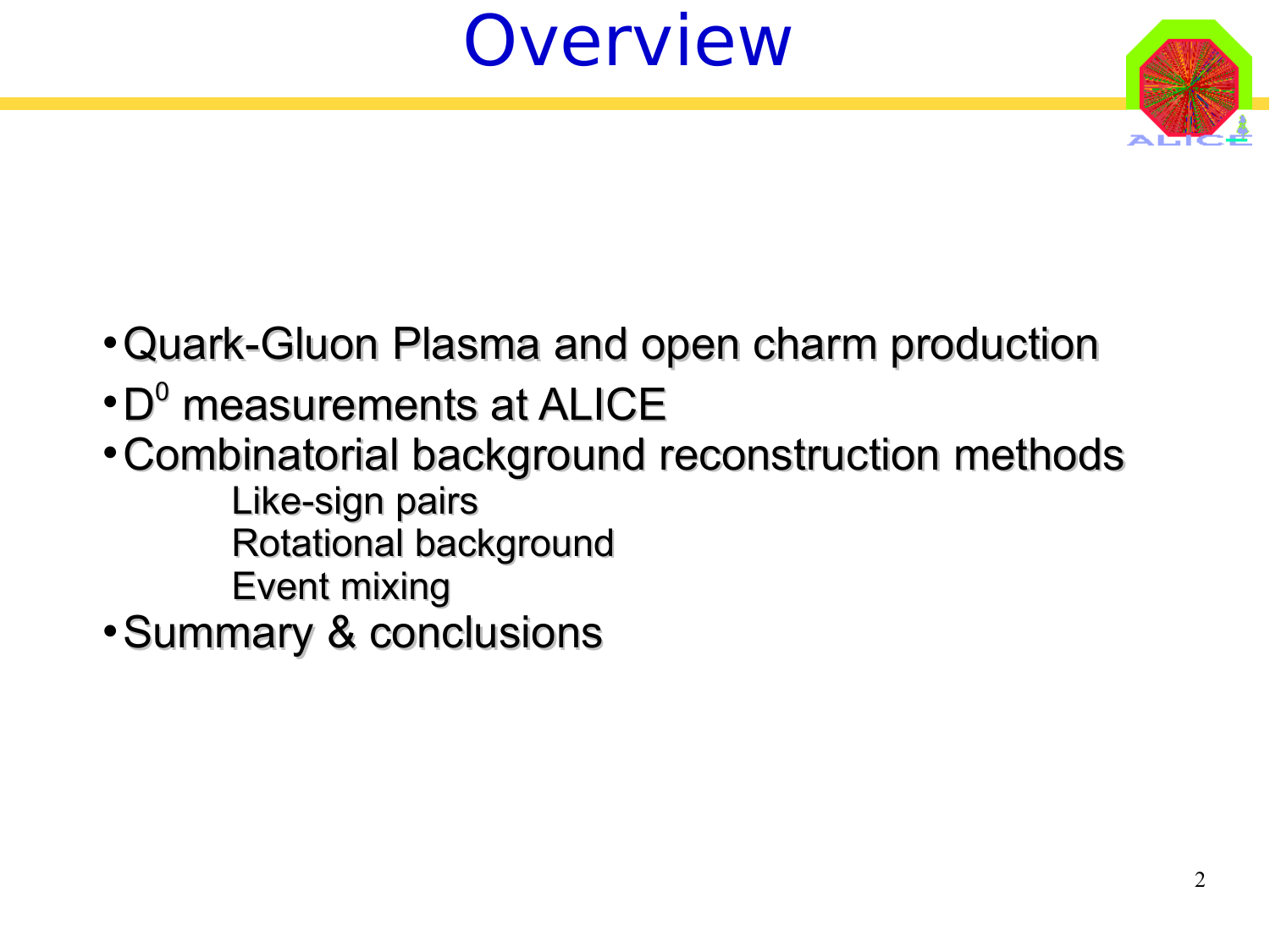#### Quark-gluon plasma and open charm production



By colliding heavy nuclei (Pb-Pb at ALICE) a new state of matter can be formed, the quark-gluon plasma (QGP). A new state of matter where the quarks have become deconfined.

At the early stages of the collision, before the formation of the QGP, heavy quarks are created. These heavy quarks have the potential to travel through the QGP.

#### Heavy quarks can be used to study the properties of the QGP

- Charm quarks: 400 times heavier than light quarks (m<sub>c</sub>  $\approx$  1.3 GeV) and with short life times (100-150μm)
- Interaction with QGP causes energy loss, but charm quarks have higher penetrating power
- Probe of QGP properties: degree of thermalization, energy density, dissipation of quark energy and drag coefficient

#### But you have to detect them first!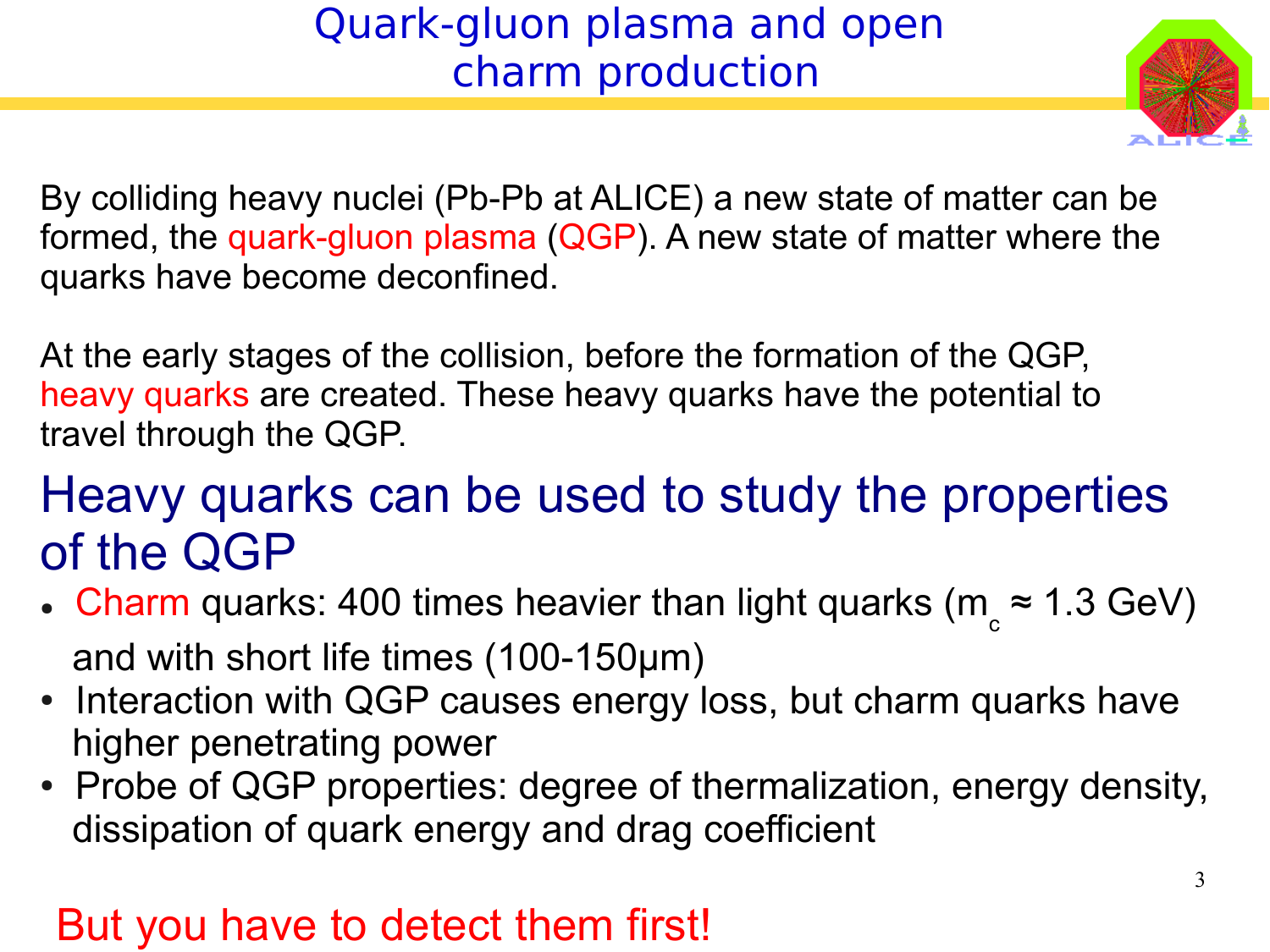# D<sup>o</sup> measurements at ALICE



- Goal: full reconstruction of open charmed mesons, in particular the  $D^0$ 
	- $\bullet$  c  $\rightarrow$  D<sup>0</sup> + X (BR = 56.5%)

**COLORADORES** 

Recognize

- 'Probe' of the QGP: signal in invariant mass distribution
- Large combinatorial background (especially in a high multiplicity environment) obscures  $D<sup>0</sup>$  signal: background reduction necessary
- ITS and TPC most important detectors for vertexing and tracking

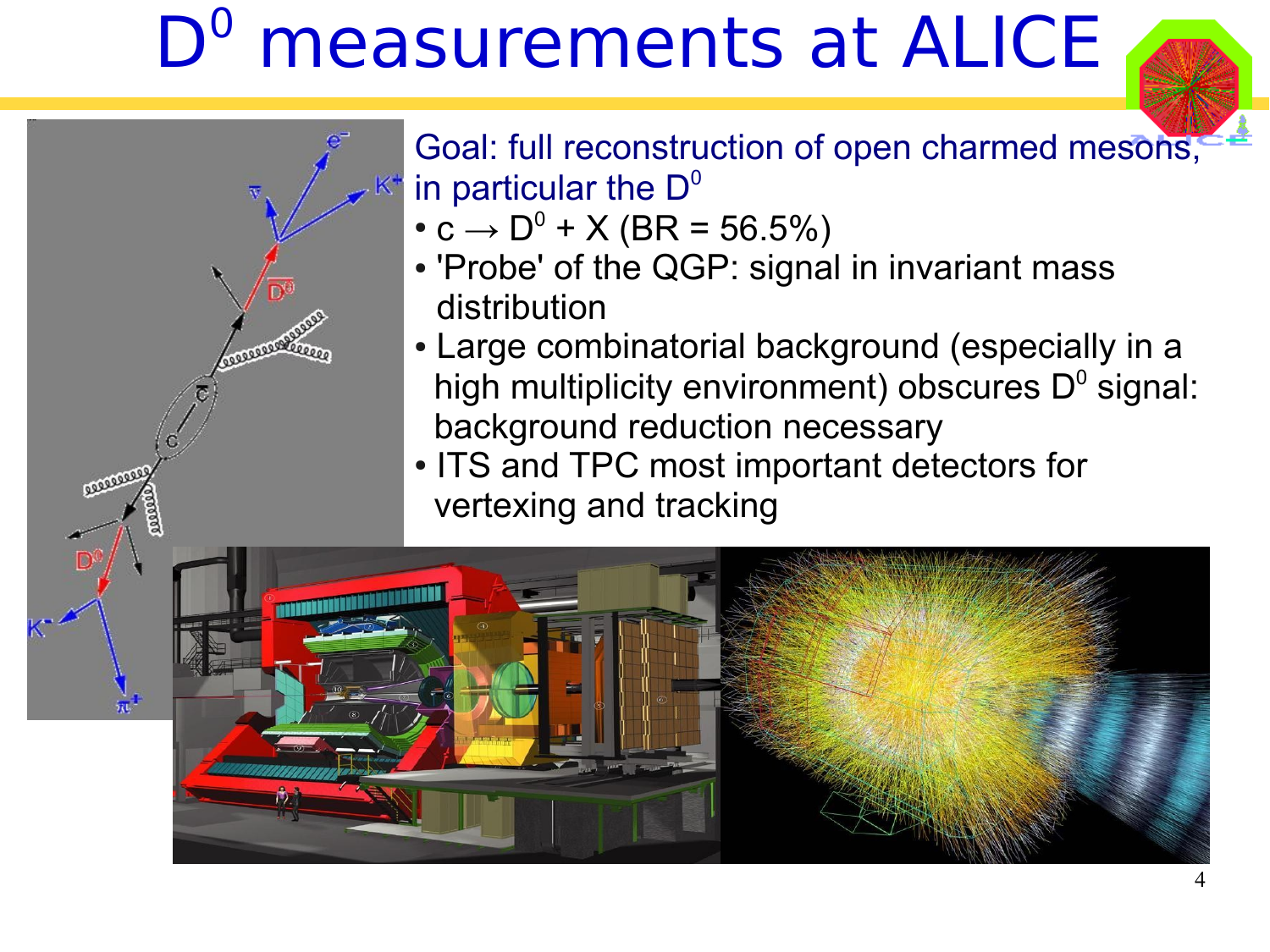#### Combinatorial background reconstruction Methods (1)



- General:  $D<sup>0</sup>$  invariant mass reconstructed by combining positive and negative tracks (unlike-sign pairs).
- Correlations between certain tracks create resonances; e.g. two daughters of same D0 cause peak at 1.865 GeV/ $c^2$ .
- Uncorrelated tracks create combinatorial background, which may drown out signal; Subtraction of combinatorial background required.

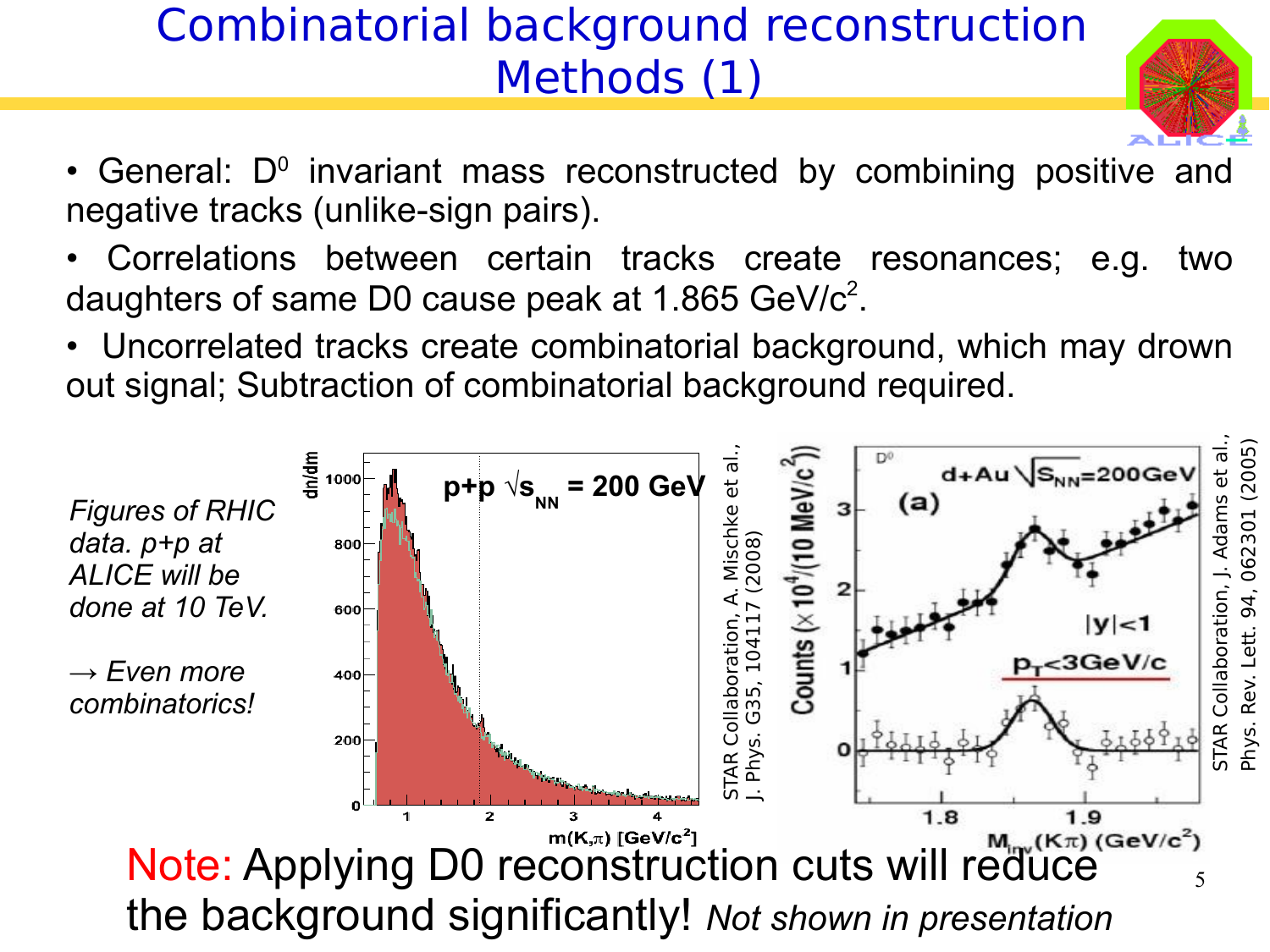#### Combinatorial background reconstruction Methods (2)



- **(1) Polynomial fit:**
- **good signal necessary**
- **(2) Same charge-sign (like-sign) pair combinations:**
- **Straightforward, reasonable statistics, possible problems in the low mass region.**
- **(3) Rotational background (Multiple rotations):**
- **Rotation of one track in x-y plane**
- **Pro: Increasing the number of rotations sizable reduction of the fluctuations .**
- **Cons: Rotating changes event topology.**
- **(4) Event mixing:**
- **Very good statistic. Mixed events need to be of similar topology.**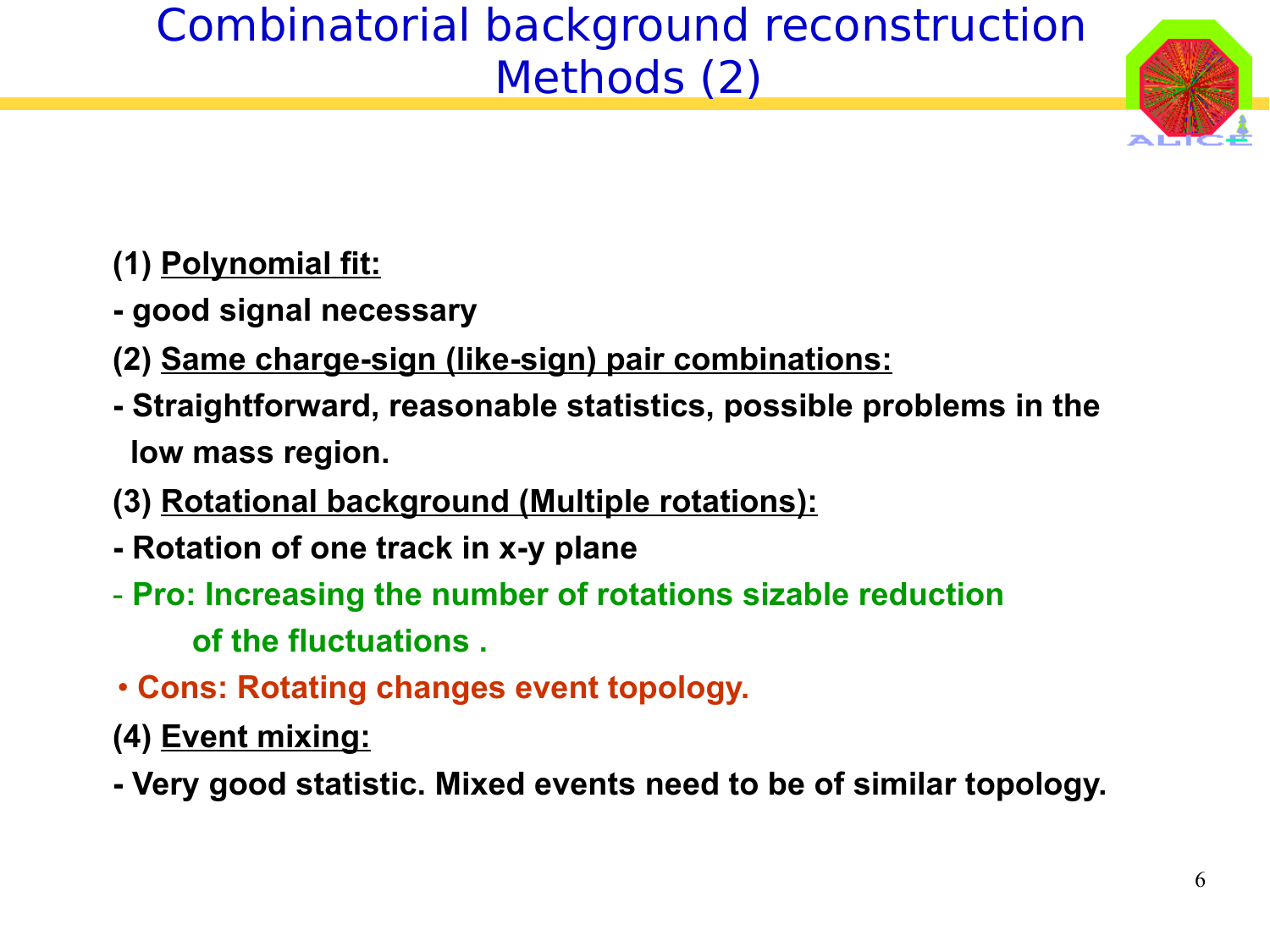# Like-sign pairs

Method: Only combine two positive or two negative tracks (like sign pairs) instead of a negative and positive track.

No correlations between combined tracks: result is background

 Use geometric mean of positive and negative like-sign pairs to calculate background spectrum ( $N_{GM}$ =2 $\sqrt{N_p N_n}$  ). **Note:** *Perhaps unsuited for pp collisions due to charge asymmetry*

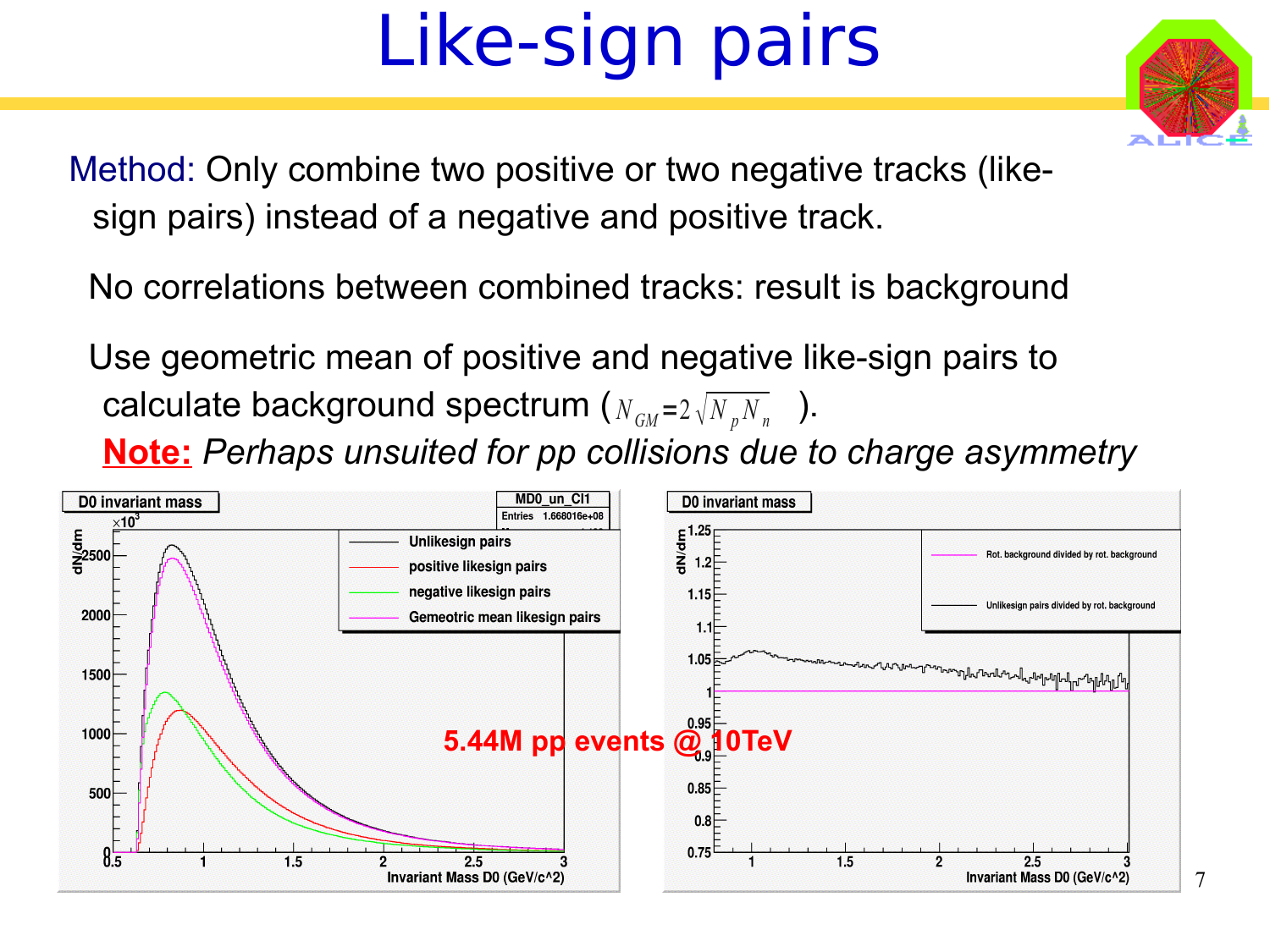### Rotational background

Method: Combine a positive and negative track, then K rotate the negative one around the primary vertex in the x-y plane of the detector

Rotations break correlations, resulting in background

By applying multiple rotations, the statistics can be increased significantly

 **Note:** *Rotating will change the event topology and invariant mass spectrum*





P

K rot

Y

X

 $\overline{\Pi}^*$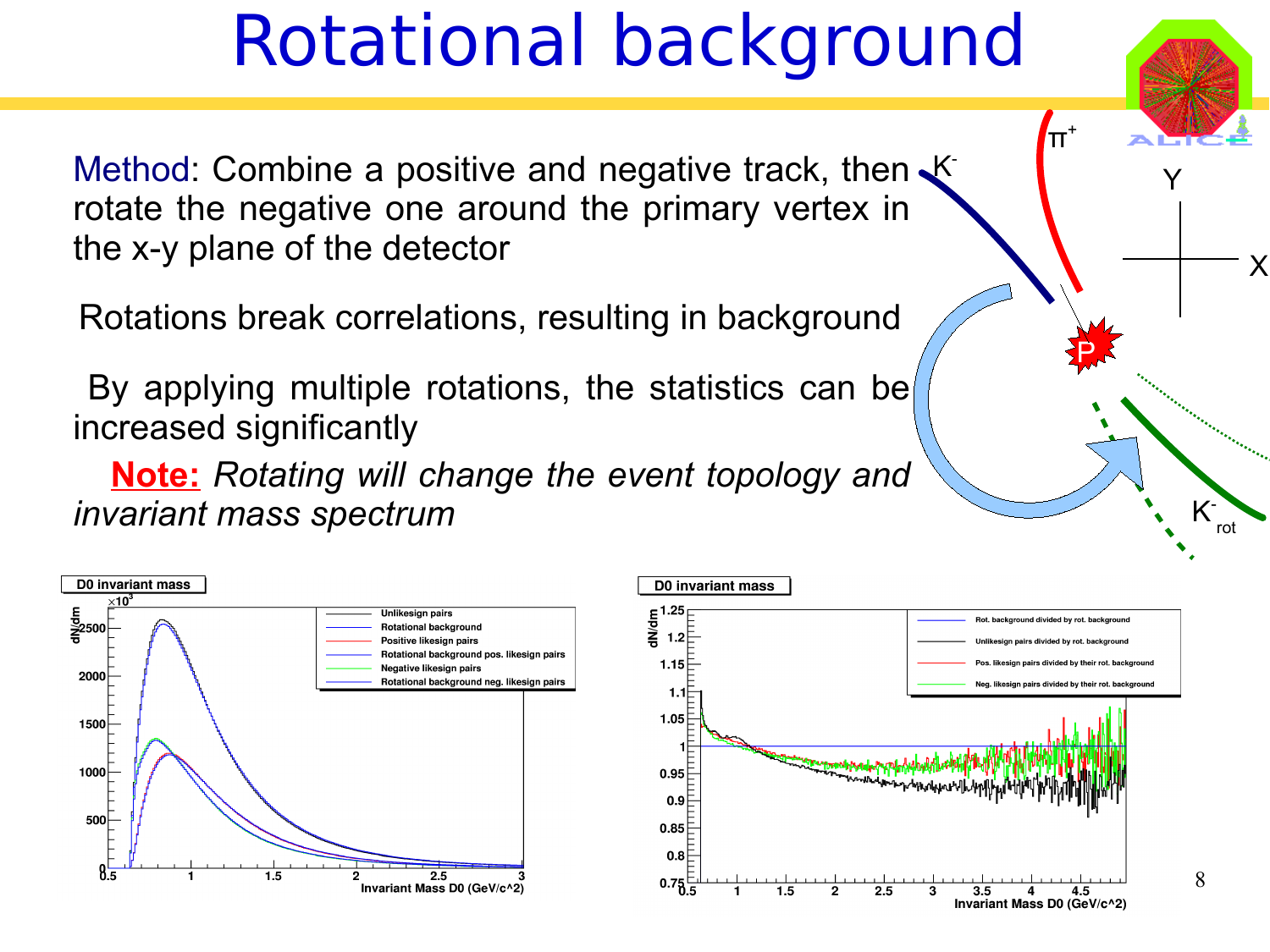# Event mixing



Method: Mix tracks from different events to break track to track correlation and increase the statistic.

Strongly dependent on the event topology. Mix ONLY similar events (*i.e. primary vertex Z, multiplicity, η leading particle …*)

Topological cuts on tracks require to shift each primary vertex of the mixed events to a common primary vertex and to recompute the secondary vertices after the shift of each single track according to the primary vertex transformation.

Note: *Very good agreement but requires careful treatment in terms of memory usage and cuts implementation*